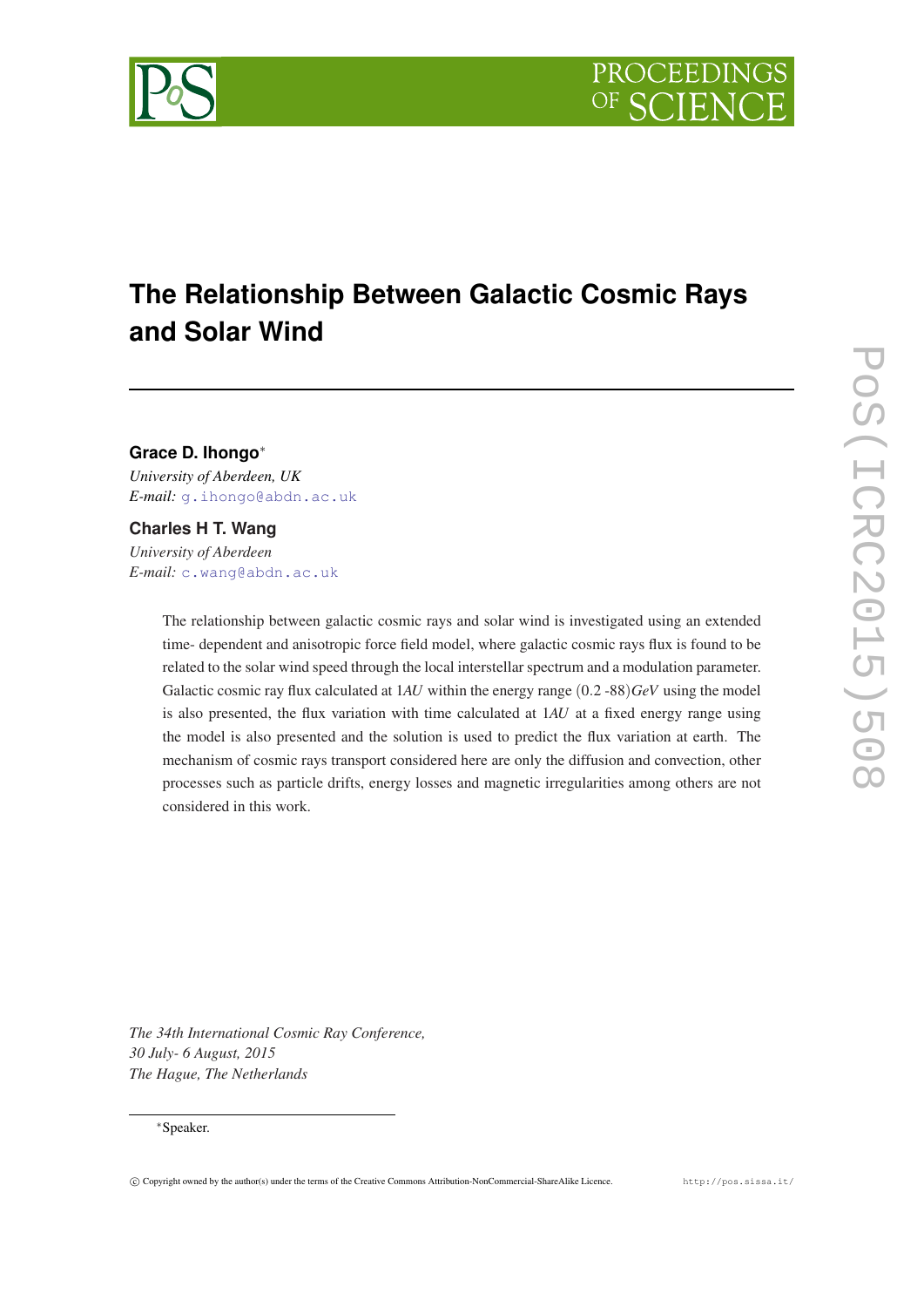## 1. Introduction

Despite the efforts of several researchers to explain cosmic rays' transport and its relationship with the solar wind, there are still fundamental uncertainties on the subject. A detailed study of the relationship requires many processes and different approximations of the well-known Parker transport equation[[1](#page-7-0), [2](#page-7-0)]. These include but are not limited to convection in the solar wind, perpendicular diffusion, pitch angle diffusion, particle drifts due to heliospheric magnetic field lines, adiabatic energy losses and gains [[2](#page-7-0)]. Although, this usually requires a numerical approximation of the transport equation since it is a complex process, however if only the diffusion and convective processes are considered, it can be modeled analytically as in the force field and convection diffusion approximations [\[1,](#page-7-0) [2,](#page-7-0) [3\]](#page-7-0)

This paper studies extensively, the relationship between galactic cosmic rays and solar wind including its flux variation with time for a period of 30 days at moderately high energies using a time-dependent and anisotropic force field model. The flux variation is seen to be anti-correlated with the solar wind which is in good agreement with ground based Neutron monitors count rates. This is also in line with the proven anti-correlated cosmic rays relationship with solar activity [[4](#page-7-0)]

Our model considers only diffusion and convective processes. Other processes mentioned above are beyond the scope of the model. The only type of cosmic rays considered here are the galactic cosmic ray protons. Other types of cosmic rays are beyond the scope of this study.

# 2. The Model



Figure 1: Model Presentation showing cosmic rays from outside the heliosphere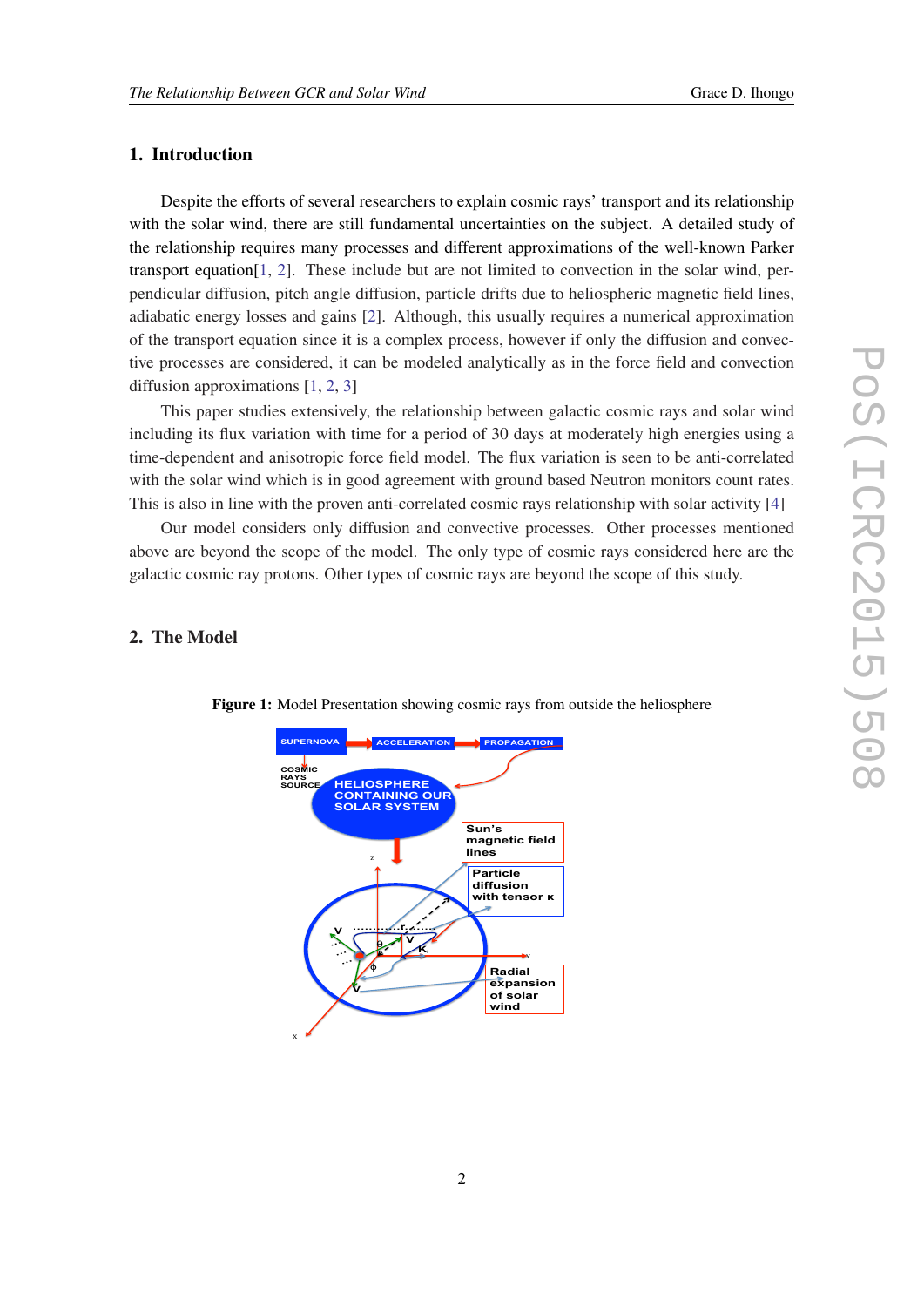A time-dependent and anisotropic force field model is used to model galactic cosmic ray flux variation at 1*AU*.

Figure 1 presents the background idea of the model. As seen from the figure:

- Galactic cosmic rays enters the heliosphere
- Are trapped by the solar wind
- they interact with solar wind.
- The nature of interaction is through magnetic trapping as this is a macroscopic modeling.
- Only interaction and transport in the heliosphere are considered.
- Acceleration from source and propagation through the interstellar is beyond the scope of the model.

From fig 1, *V* is the solar wind speed,  $\kappa$  is the diffusion coefficient. If particle's distribution is denoted by "f" where  $f = f(\mathbf{r}, p, t)$  then, the Parker's transport equation relating the above parameters is written in its simplest form as [\[1,](#page-7-0) [2,](#page-7-0) [5\]](#page-7-0)

$$
\frac{\partial f(\mathbf{r}, p, t)}{\partial t} + \nabla \cdot \mathbf{S} - \underbrace{\frac{1}{3} \nabla \cdot \mathbf{V} \frac{\partial f(\mathbf{r}, p, t)}{\partial \ln p}}_{Q} = 0
$$
\n(2.1)

where  $\mathbf{S} = 4\pi p^2 \left( C \mathbf{V} f(\mathbf{r}, p, t) - \mathbf{\kappa} \cdot \nabla f(\mathbf{r}, p, t) \right)$ 

Is the differential current density and  $C = \frac{-1}{2}$ 3 ∂ *ln f*  $\frac{\partial}{\partial lnp}$  Is the Compton-Getting factor, *p* is the momentum and *Q* is the term elucidating energy losses.

Eqn (1) have been solved using the following assumptions:

- There is a quasi-Stationary state such that <sup>∂</sup> *<sup>f</sup>*  $\frac{\partial^2 f}{\partial t} = 0$  and no sources
- There are no energy losses such that  $\nabla \cdot V = 0$  for  $r > 1AU$
- Galactic cosmic rays are carried by the solar wind
- The solar wind is radially dependent
- No particle drifts
- There is a small anisotropy in the solar wind such that  $V = V(r, \theta, \tau)$
- The heliosphere is axially-symmetric in the heliocentric coordinate system where  $\theta = \frac{\pi}{2}$ 2
- Isotropic and parallel diffusion coefficient
- Perpendicular diffusion is negligible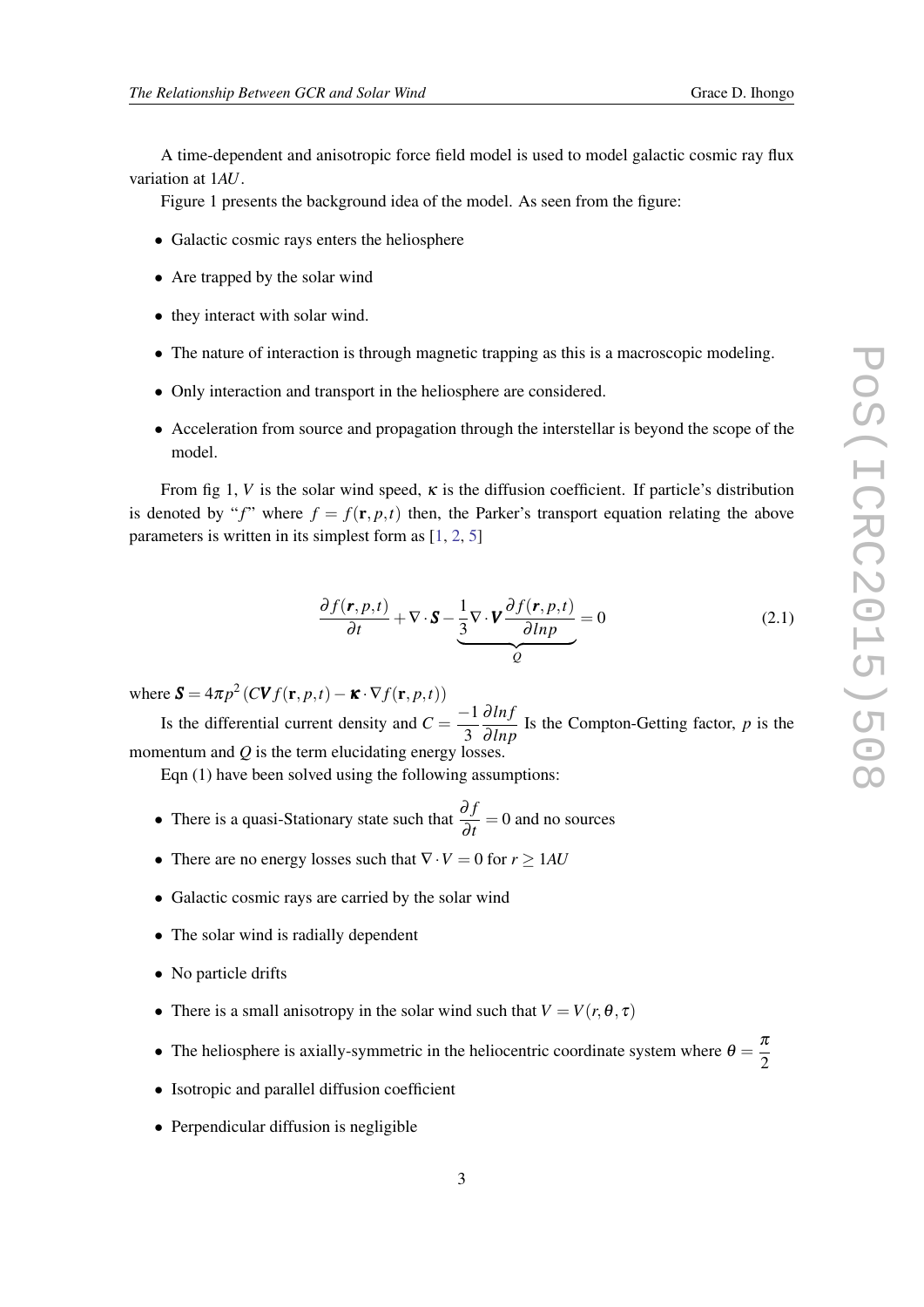• Earth's velocity influence is negligible compared to solar wind speed.

When the above assumptions are applied to eq (1), it yields the extended time-dependent and anisotropic force field equation as

$$
\frac{\partial f(r,\theta,p,\tau)}{\partial r} + \frac{PV(r,\theta,\tau)}{3\kappa} \frac{\partial f(r,\theta,p,\tau)}{\partial P} = 0
$$
\n(2.2)

Where *V* is the solar wind speed,  $\kappa$  is the diffusion coefficient, *p* is the momentum  $\tau$  is the solar wind time. It is transformed from the normal time *t* to the solar wind frame (Note that detailed transformation equations are omitted here due to the restricted length of the paper).

Equation 3 has been solved analytically which yields the following analytical solution in term of an arbitrary constant  $F$  where  $F$  is an arbitrary function to be fixed using the values at the boundary of the heliosphere.

$$
f(r, \theta, p, \tau) = F\left(\theta, -\frac{\int \frac{V(r, \theta, \tau)}{\kappa_1(r)} dr + 3 \int \frac{\beta \kappa_2(p)}{p} dp}{\chi}\right)
$$
(2.3)

where  $X$  is assumed to be a constant such that the general solution is

$$
f(r, p, \theta, \tau) = F(\theta, X) \tag{2.4}
$$

Resulting to this specific solution

$$
\int_{p}^{p^{*}} \frac{\beta \kappa_{2}(p')}{p'} dp' = \int_{r}^{R} \frac{V(r, \theta, \tau)}{3 \kappa_{0}} dr \equiv \phi(r, \theta, \tau)
$$
\n(2.5)

which yields

$$
\phi(r,\theta,\tau) = \int_{r}^{R} \frac{V(r,\theta,\tau)}{3\kappa_0} dr \tag{2.6}
$$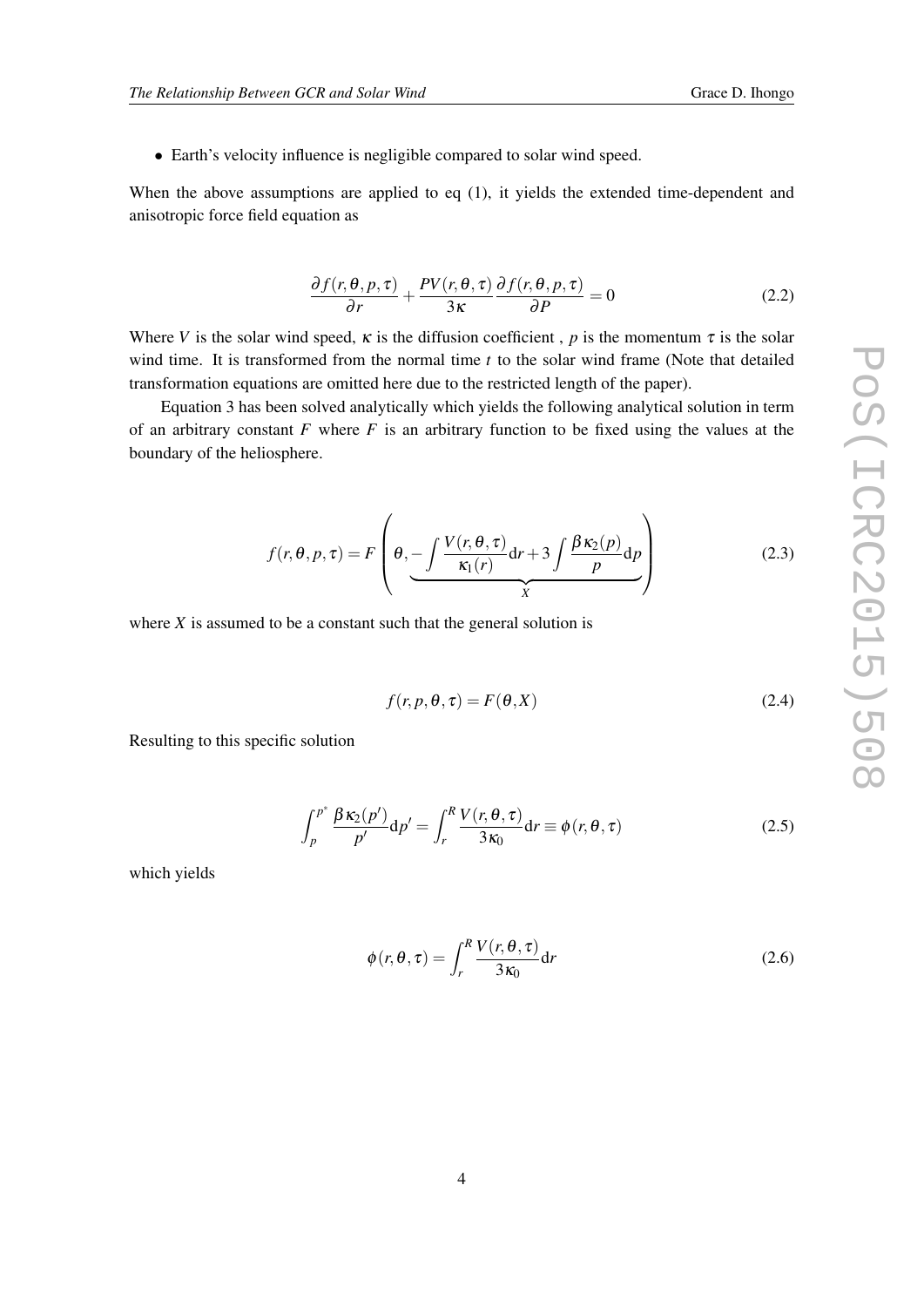### 3. Model Solution

The relationship between galactic cosmic rays and solar wind including cosmic ray transport is better understood using its spectrum as a function of its flux and the kinetic energy or rigidity.

Therefore, the observed cosmic ray flux spectrum with respect to rigidity is [\[3,](#page-7-0) [6\]](#page-7-0)

$$
J(p) = p^2 f(p) \tag{3.1}
$$

 $\frac{A}{Z}$ ) $\sqrt{T(T + 2T_0)}$  (3.2)

where

*J*(*p*) is the observed cosmic ray flux spectrum, *p* is the rigidity of cosmic ray particles and *f* is the omnidirectional distribution function of cosmic ray intensity. Here, we convert the above spectrum to kinetic using the relation:

 $\left(\frac{A}{2}\right)$ 

Where *A* and *Z* are the mass and atomic numbers of protons respectively.

This yields the model solution in terms of flux and kinetic energy as

$$
j(r, \theta, T) = j_{T^*} \left( \frac{T(T + 2T_0)}{T(T + 2T_0) + 2(\sqrt{T(T + 2T_0)}) \Phi(r, \theta, \tau) + \Phi^2(r, \theta, \tau)} \right)
$$
(3.3)

where,  $\Phi = \frac{Ze\phi(r,\theta,\tau)}{A}$  $\frac{V(r, \theta, \tau)}{A}$  and  $\phi(r, \theta, \tau) = \frac{V(r, \theta, \tau)}{3\kappa_0} (R - r)$ , *A* is the atomic mass, *Z* is the atomic num-

ber of cosmic rays protons and *e* is the electronic charge  $J_{T^*}(R, T^*) = b\beta(\frac{A}{Z})$ *Ze*  $(\sqrt{T^*(T^*+2T_0)})^{-a}$ where *b* and *a* are constants and  $\beta = 1$ .

*T* is the kinetic energy and  $T_0$  is the rest mass of a proton.

∗ is used to denote the values at the boundary of the heliosphere.

Fig 2-3 shows the fit results and the modulation parameter  $\phi$  which depends both *V* and *t* as shown in figure(4)

As seen from fig2, each solar wind ray travel at a particular speed and a given time thus each line in the figure on the left panel represents a solar wind ray with its speed at a given time  $\tau$ . The time and speed of each ray on the average is constant.

The right panel represent a solar wind ray with speed selected at a time  $\tau = 18$ *hrs* compared with the CAPRICE1994 and BESS experimental data. The model is consistent with data points within the energy range (0.3 - 1.3)*GeV*. This set of data suggests that this model works best at energy range of approximately 1*GeV*.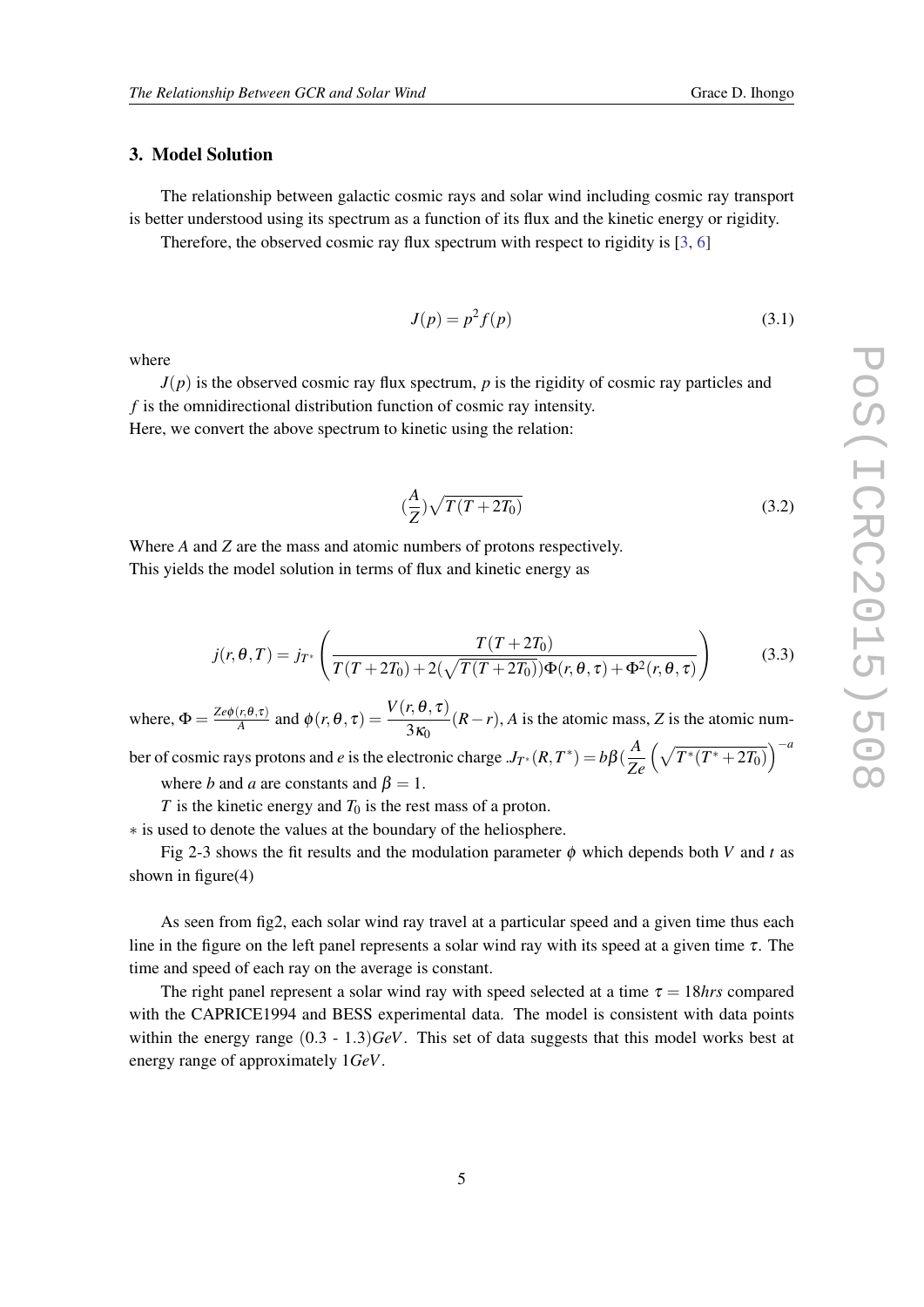Figure 2: Time-dependent and Anisotropic Force Field Solution left panel, Right panel is the model compared to data: The red cross is this work, the blue multiplication sign is CAPRICE1994 [[7\]](#page-7-0) and the green circle is BESS [\[8](#page-7-0)]. The fit is done for:  $T_0 = 0.9384$ ;  $GeV, R = 100AU, r = 1AU, \theta = 0.9384$  $\frac{\pi}{2}$ ,  $a = 2.788$ ,  $b = 1.82$ e4,  $\kappa = 7.3 \times 10^{20} \beta$ Pcm<sup>2</sup>(*GV*)/*s*. Solar wind data are from ACE website: srl.caltech.edu/ACE/ASC/rtsw.html, and the black line is the local interstellar or the boundary spectrum. Note that the boundary spectrum is multiplied by a correction factor of  $10<sup>2</sup>$  to correct its uncertainties.



Figure 3: Calculated proton flux variation with time at a fixed energy range showing the relationship of GCR cosmic ray flux variation and solar wind; this is compared with data from two neutron monitors( top left is the model, left bottom 2 are counts are from Moscow NM: cro.izmiran.rssi.ru/mosc/main.htm and Oulu NM: cosmicrays.oulu.fi respectively). The fit is done for:  $T_0 = 0.9384 \text{ GeV}, R = 100 \text{ AU}, r = 0.04 \text{ GeV}$  $1AU, θ = \frac{\pi}{2}, a = 2.788, b = 1.82e4, \kappa = 7.3 \times 10^{20} cm^2 (GV)/s$ . Solar wind data are from ACE website: srl.caltech.edu/ACE/ASC/rtsw.html and right panel is the dependence of the modulation parameter on time. Note that the boundary spectrum is multiplied by a correction factor of  $10<sup>2</sup>$  to correct its uncertainties.



## 4. Discussion and Summary

Fig 2 shows galactic cosmic ray flux calculated a 1*AU* using the model, it can be seen clearly that the spectrum bends over at low energies which is a clear evidence of the flux modulation by solar wind. The solar wind also cause variations in flux as each solar wind speed produces slightly a different spectrum . Note that the lines are very close to each other due the data used as they represent the data.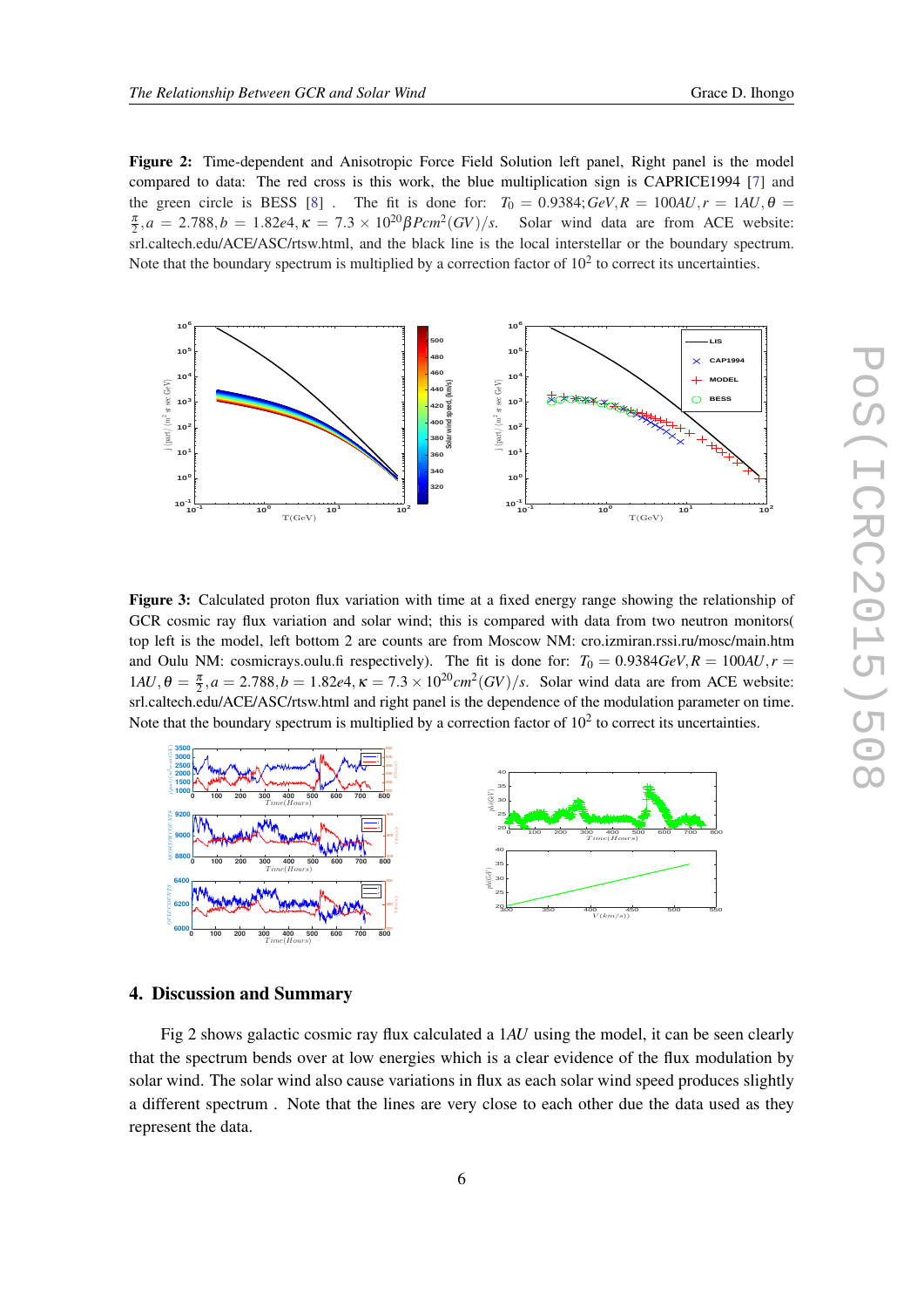Fig 3 presents a clear picture of the flux variation with time at a fixed energy range, the GCR flux is observed to be anti-correlated with the solar wind which is consistent with data from neutron monitors as seen on the last two panels. This means that periods of high solar wind on earth would record low cosmic ray flux and vice-versa, this also imply that GCR intensity variation on earth is dependent of the solar wind.

The right panel on fig 3 presents the behavior of the model's main modulation parameter " $\phi$ ", it varies with time between (20 and 35)*GeV* and increases with increasing solar wind. This means that the modulation parameter is inversely related to the calculated flux at 1*AU* and has direct relationship with solar wind and solar activity. In summary, we can say that galactic cosmic rays and solar wind has the following possible relationship;

- Galactic cosmic ray flux variation and solar wind are anti-correlated at 1*AU* as seen in fig 3.
- The flux variation at 1*AU* is caused by the anisotropy in solar wind as seen in fig 2
- Galactic cosmic rays at moderately high energies are modulated by the solar wind at 1*AU*.
- Galactic cosmic rays variation at earth is possibly dependent on the solar wind.